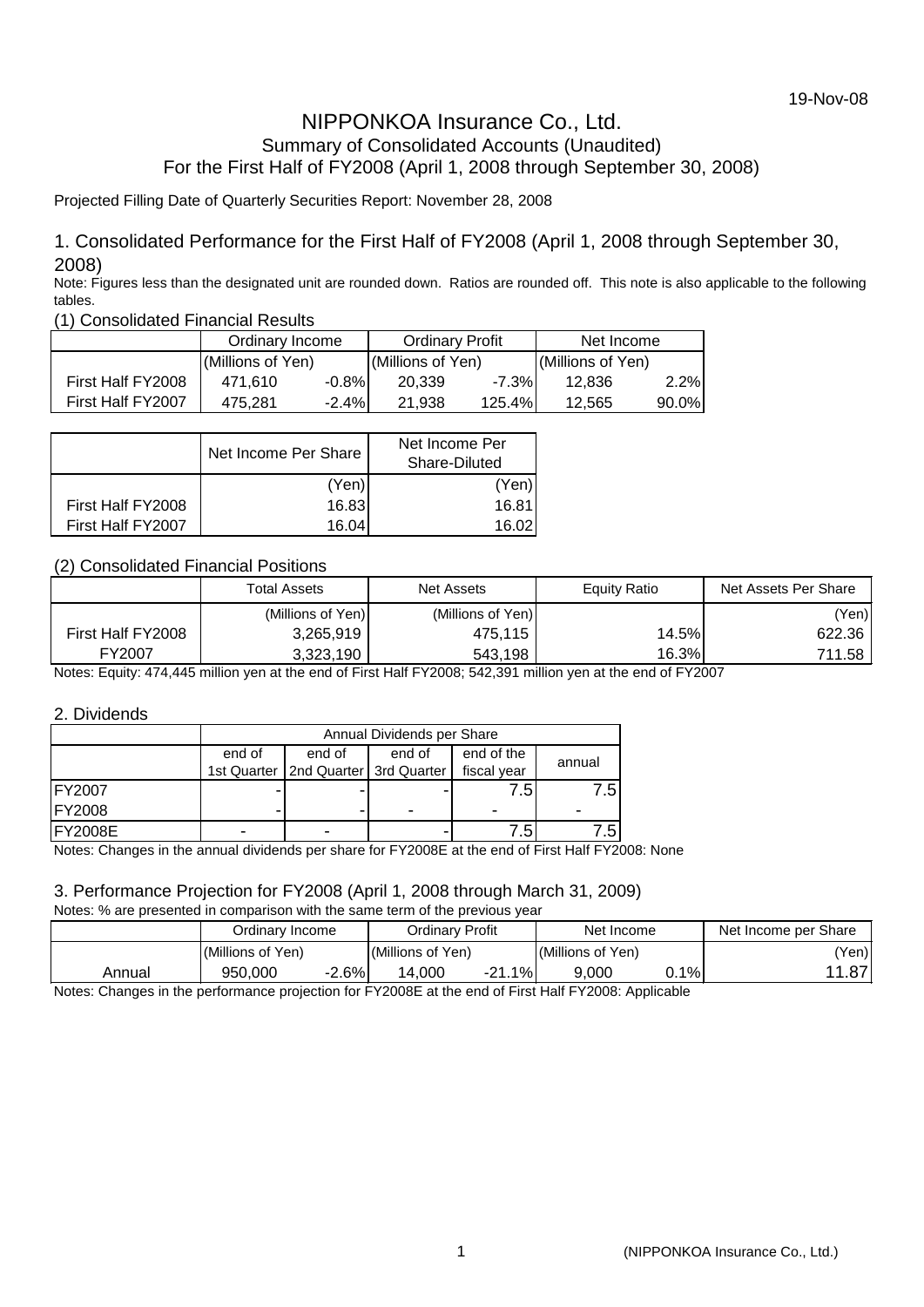### 4. Miscellaneous

(1) Changes in the significant subsidiaries during this period (changes in specified subsidiaries resulting in alteration in consolidation scope): None

(2) Changes in accounting principles and procedures and changes in presentation methods for quarterly consolidated financial summary:

 Changes due to the revision of accounting standards: Applicable Changes due to other factors: None

(3) Number of outstanding shares (common stock):

Number of shares outstanding at the end of period (including treasury stock):

First Half FY2008: 816,743,118 shares; FY2007: 816,743,118 shares

Number of treasury stock at the end of period:

First Half FY2008: 54,413,313 shares; FY2007: 54,517,315 shares

Average number of shares during this period:

First Half FY2008: 762,293,448 shares; First Half FY2007: 783,217,864 shares

(Reference) Nonconsolidated Financial Summary

1. Nonconsolidated Performance for the First Half of FY2008 (April 1, 2008 through September 30, 2008)

Notes: % are presented in comparison with the same term of the previous year

|                   | Net Premiums Written                 |          | <b>Ordinary Profit</b>             |        | Net Income                           |         |
|-------------------|--------------------------------------|----------|------------------------------------|--------|--------------------------------------|---------|
|                   | I <millions of="" yen=""></millions> |          | <millions of="" yen=""></millions> |        | I <millions of="" yen=""></millions> |         |
| First Half FY2008 | 339.188                              | $-3.8\%$ | 20.104                             | -7.3%  | 12.719                               | 6.9%    |
| First Half FY2007 | 352.736                              | $-1.3%$  | 21.678                             | 247.0% | 11.899                               | 195.3%I |

|                   | Net Income Per Share |
|-------------------|----------------------|
|                   | $<$ Yen >            |
| First Half FY2008 | 16.68                |
| First Half FY2007 | 15 19                |

### (2) Nonconsolidated Financial Positions

|                   | <b>Total Assets</b>                 | Net Assets                          | Equity Ratio | Net Assets Per Share |
|-------------------|-------------------------------------|-------------------------------------|--------------|----------------------|
|                   | <millions of="" yen="">I</millions> | <millions of="" yen="">I</millions> |              | <yen>l</yen>         |
| First Half FY2008 | 2,862,798                           | 471,674                             | 16.5%        | 618.34               |
| FY2007            | 2,974,225                           | 537,131                             | 18.0%        | 704.15               |

Notes: Equity: 471,380 million yen at the end of First Half FY2008; 536,722 million yen at the end of FY2007

## 2. Nonconsolidated Performance Projection for FY2008 (April 1, 2008 through March 31, 2009)

Notes: % are presented in comparison with the same term of the previous year

|        | Net Premiums Written               |         | Ordinarv Profit                    |       | Net Income                         |       | Net Income per Share |
|--------|------------------------------------|---------|------------------------------------|-------|------------------------------------|-------|----------------------|
|        | <millions of="" yen=""></millions> |         | <millions of="" yen=""></millions> |       | <millions of="" yen=""></millions> |       |                      |
| Annual | 660,000                            | $-4.2%$ | 14.000                             | 16.5% | 9.000                              | 14.3% | - 07'                |

### Cautionary Statement

Estimates, projections, targets and other statements contained in this material that are not historical facts are forward-looking statements about the future performance and plans of NIPPONKOA Insurance Co., Ltd. (the "Company"). Such forward-looking statements are based on the Company's assumptions and beliefs in light of the information currently available to it. Therefore, these statements do not guarantee future performance, but involve risks and uncertainties. The Company cautions you that a number of important factors could cause actual results to differ materially from those contained in the forward-looking statements. Such factors include, but are not limited to, (1) general economic conditions in the Company's market, mainly Japan, (2) business conditions in the insurance industry, especially, increased competition, (3) fluctuation of exchange rates, and (4) the regulatory environment.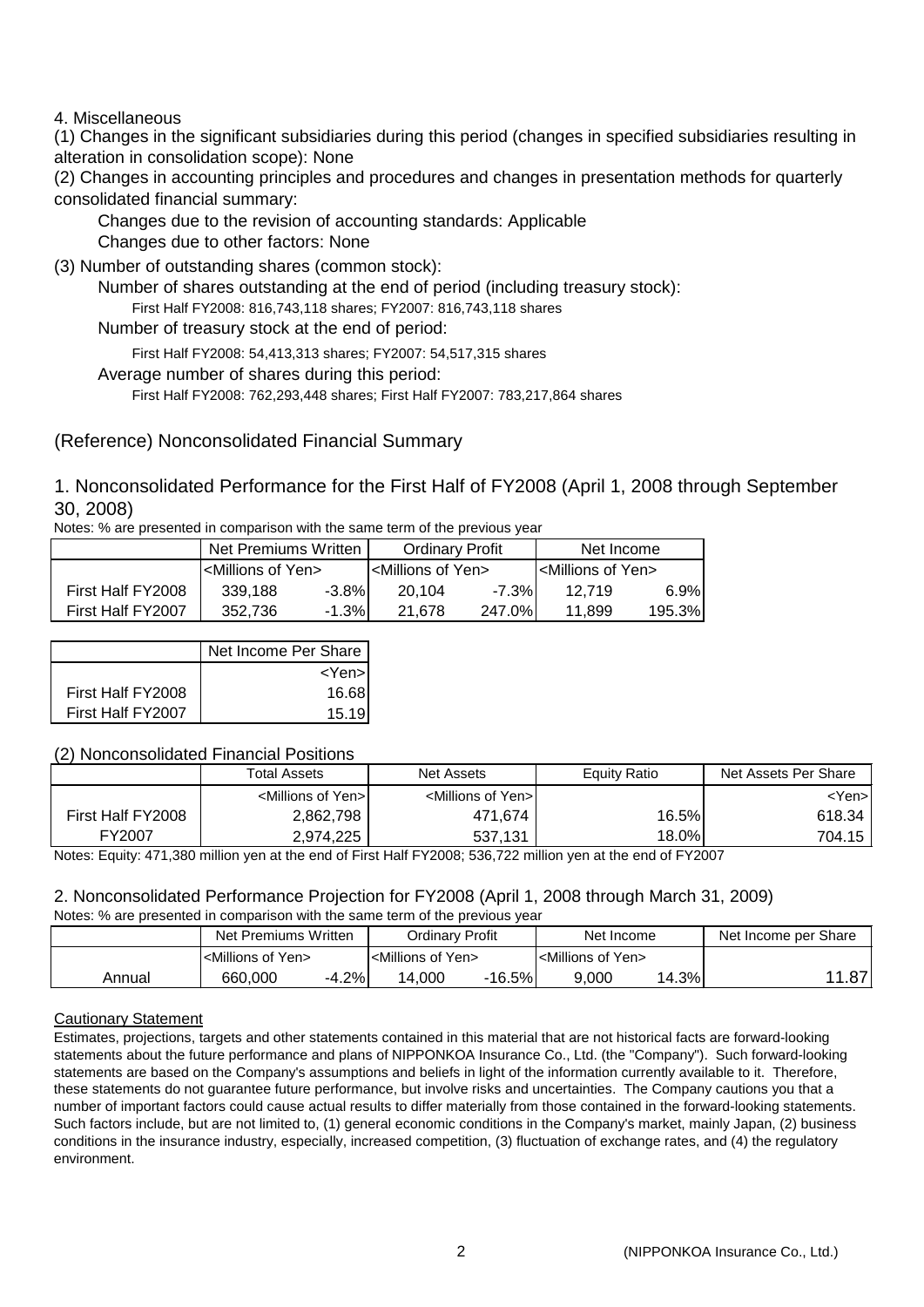# Consolidated Interim Balance Sheet (Summary)

|                                                      |                            | (Millions of Yen)                                  |
|------------------------------------------------------|----------------------------|----------------------------------------------------|
|                                                      | This Quarter End           | Previous Fiscal Year                               |
|                                                      | (As of September 30, 2008) | Summarized Balance Sheet<br>(As of March 31, 2008) |
|                                                      | Amount                     | Amount                                             |
| Assets                                               |                            |                                                    |
| Cash and deposits                                    | 107,315                    | 104,768                                            |
| Call Ioans                                           | 25,611                     | 46,000                                             |
| Receivables under resale agreement                   | 16,972                     | 5,997                                              |
| Receivables under securities borrowing transactions  | 30,881                     |                                                    |
| Monetary receivables bought                          | 14,983                     | 23,983                                             |
| Money in trust                                       | 80,927                     | 82,662                                             |
| Investments in securities                            | 2,426,594                  | 2,536,140                                          |
| Loans                                                | 230,695                    | 225,514                                            |
| Tangible fixed assets                                | 128,516                    | 130,377                                            |
| Intangible fixed assets                              | 1,241                      | 1,270                                              |
| Other assets                                         | 161,447                    | 167,567                                            |
| Deferred tax assets                                  | 42,925                     | 1,203                                              |
| Reserve for doubtful accounts                        | $-2,012$                   | $-2,295$                                           |
| <b>Total assets</b>                                  | 3,265,919                  | 3,323,190                                          |
| Liabilities                                          |                            |                                                    |
| Underwriting fund                                    | 2,632,810                  | 2,642,404                                          |
| Reserve for outstanding claims                       | 293,911)                   | 292,584)                                           |
| Underwriting reserves                                | $2,338,899$ )              | 2,349,819)                                         |
| <b>Other liabilities</b>                             | 106,934                    | 71,482                                             |
| Reserve for retirement benefits                      | 22,036                     | 36,411                                             |
| Reserve for bonuses                                  | 6,275                      | 6,209                                              |
| Reserve for bonuses to directors                     |                            | 8                                                  |
| Reserve under special law                            | 22,441                     | 21,062                                             |
| Reserve for price fluctuations                       | 22,441                     | 21,062)                                            |
| Deferred tax liabilities                             | 12                         | 1,972                                              |
| Negative goodwill                                    | 293                        | 439                                                |
| <b>Total liabilities</b>                             | 2,790,803                  | 2,779,992                                          |
| <b>Net Assets</b>                                    |                            |                                                    |
| Shareholders' equity                                 |                            |                                                    |
| Share capital                                        | 91,249                     | 91,249                                             |
| Capital surplus                                      | 46,702                     | 46,702                                             |
| Retained earnings                                    | 172,927                    | 165,741                                            |
| Treasury stock                                       | $-51,492$                  | $-51,592$                                          |
| Total shareholders' equity                           | 259,386                    | 252,099                                            |
| Valuation and translation adjustments                |                            |                                                    |
| Net unrealized gain on available-for-sale securities | 216,421                    | 289,992                                            |
| Deferred gains from hedging transactions             | 1,024                      | 1,790                                              |
| Foreign currency translation adjustments             | $-2,386$                   | $-1,492$                                           |
| Total valuation and translation adjustments          | 215,059                    | 290,291                                            |
| Subscription rights to shares                        | 294                        | 408                                                |
| Minority interest                                    | 376                        | 398                                                |
| Total net assets                                     | 475,115                    | 543,198                                            |
| Total liabilities and net assets                     | 3,265,919                  | 3,323,190                                          |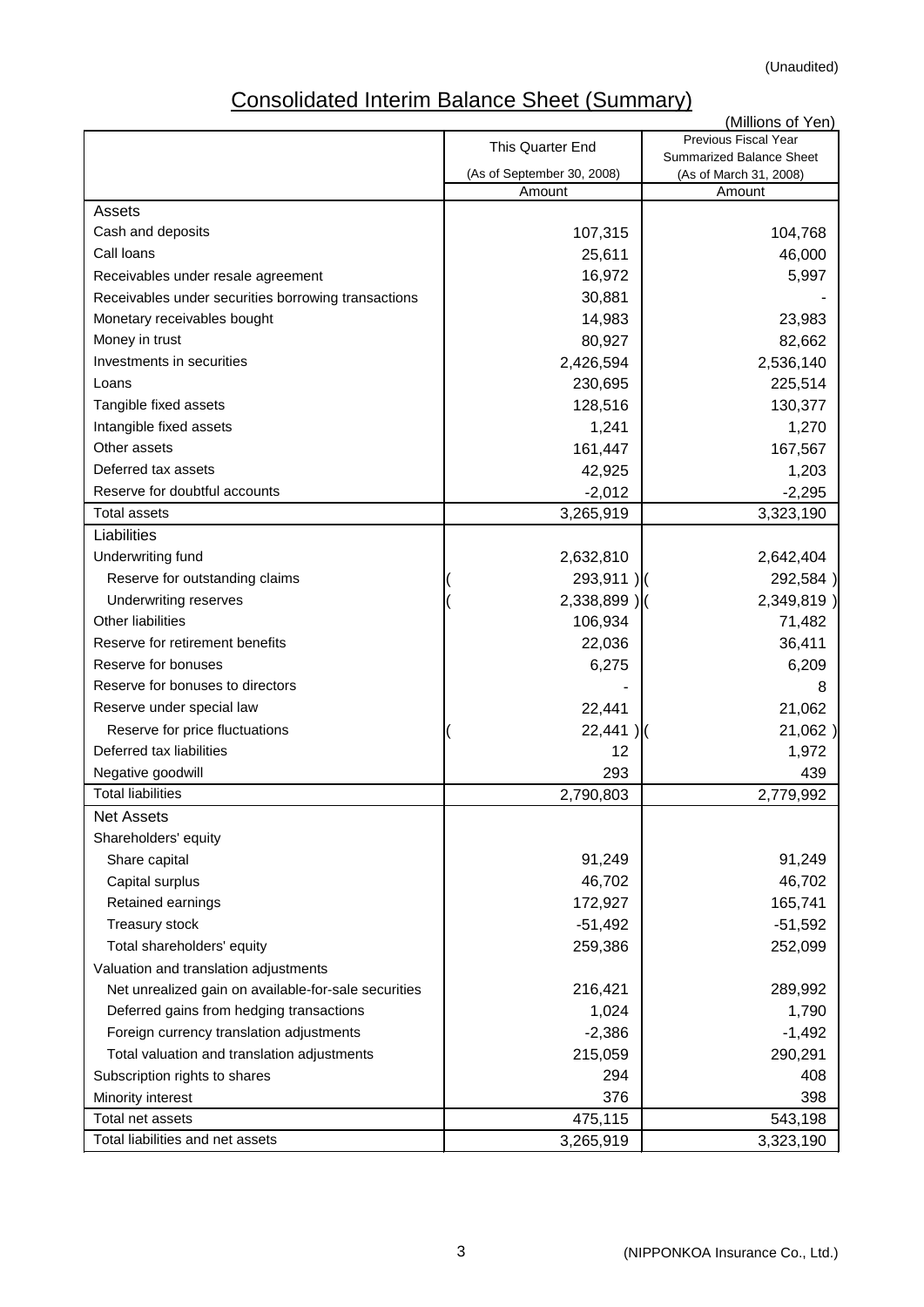# Consolidated Income Statement (Summary)

(Millions of Yen)

|                                                   | First Half of FY2008<br>First Half of FY2007 |                                                 |                                                 |               |           |
|---------------------------------------------------|----------------------------------------------|-------------------------------------------------|-------------------------------------------------|---------------|-----------|
|                                                   |                                              | From Apr. 1, 2007<br>To Sep. 30, 2007<br>Amount | From Apr. 1, 2008<br>To Sep. 30, 2008<br>Amount |               | Change    |
| Ordinary income                                   |                                              | 475,281                                         | 471,610                                         |               | $-3,671$  |
| Underwriting income                               |                                              | 440,183                                         | 438,621                                         |               | $-1,561$  |
| Net premiums written                              |                                              | 358,480                                         | 344,887                                         |               | $-13,593$ |
| Deposit premiums from policyholders               |                                              | 35,019                                          | 37,589                                          |               | 2,569     |
| Investment income on deposit premiums             |                                              | 13,109                                          | 13,071                                          |               | $-38$     |
| Life insurance premiums                           |                                              | 31,000                                          | 32,193                                          |               | 1,193     |
| Reversal of underwriting reserves                 |                                              | 2,311                                           | 10,188                                          |               | 7,877 )   |
| Investment income                                 |                                              | 34,597                                          | 31,796                                          |               | $-2,800$  |
| Interest and dividends                            |                                              | 31,068                                          | 32,563                                          |               | 1,494     |
| Gain on money in trust                            |                                              | 1,053                                           | 458                                             |               | $-595$    |
| Gain on sale of securities                        |                                              | 15,283                                          | 11,587                                          |               | $-3,969$  |
| Transfer of investment income on deposit premiums |                                              | $-13,109$                                       | $-13,071$                                       |               | 38        |
| Other ordinary income                             |                                              | 501                                             | 1,191                                           |               | 690       |
| Ordinary expenses                                 |                                              | 453,343                                         | 451,270                                         |               | $-2,072$  |
| Underwriting expenses                             |                                              | 376,020                                         | 368,117                                         |               | $-7,903$  |
| Net losses paid                                   |                                              | 201,726                                         | 200,467                                         |               | $-1,258$  |
| Loss adjustment expenses                          |                                              | 18,258                                          | 17,651                                          |               | $-606$    |
| Net commissions and brokerage expenses            |                                              | 63,660                                          | 59,894                                          |               | $-3,765$  |
| Maturity refunds to policyholders                 |                                              | 86,322                                          | 82,400                                          |               | $-3,922$  |
| Life insurance claims                             |                                              | 5,572                                           | 5,465                                           |               | $-107$    |
| Provision of reserve for outstanding claims       |                                              | 247                                             | 1,513                                           |               | $1,266$ ) |
| Investment expenses                               |                                              | 5,257                                           | 12,176                                          |               | 6,918     |
| Loss on money in trust                            |                                              | 938                                             | 719                                             |               | $-218$    |
| Loss on sale of securities                        |                                              | 1,393                                           | 2,863                                           |               | 1,469     |
| Revaluation loss on securities                    |                                              | 2,092                                           | 6,453                                           |               | 4,361     |
| Operating and administrative expenses             |                                              | 71,725                                          | 70,474                                          |               | $-1,251$  |
| Other ordinary expenses                           |                                              | 340                                             | 503                                             |               | 163       |
| Interest expense                                  |                                              | 25                                              | 84                                              |               | 58        |
| Ordinary profit                                   |                                              | 21,938                                          | 20,339                                          |               | $-1,599$  |
| Special income                                    |                                              | 123                                             | 107                                             |               | $-16$     |
| Special loss                                      |                                              | 1,835                                           | 1,606                                           |               | $-229$    |
| Provision of reserve under special law            |                                              | 1,351                                           | 1,379                                           |               | 27)       |
| (( Reserve for price fluctuations                 |                                              | $1,351$ )) $($                                  | 1,379)                                          | $\mathcal{H}$ | 27)       |
| Others                                            |                                              | 483                                             | 226                                             |               | $-257$    |
| Income before income taxes                        |                                              | 20,226                                          | 18,840                                          |               | $-1,386$  |
| Income taxes                                      |                                              | 10,858                                          | 7,525                                           |               | $-3,333$  |
| Tax adjustment                                    |                                              | $-3,226$                                        | $-1,538$                                        |               | 1,687     |
| Minority interests                                |                                              | 28                                              | 17                                              |               | $-11$     |
| Net income                                        |                                              | 12,565                                          | 12,836                                          |               | 270       |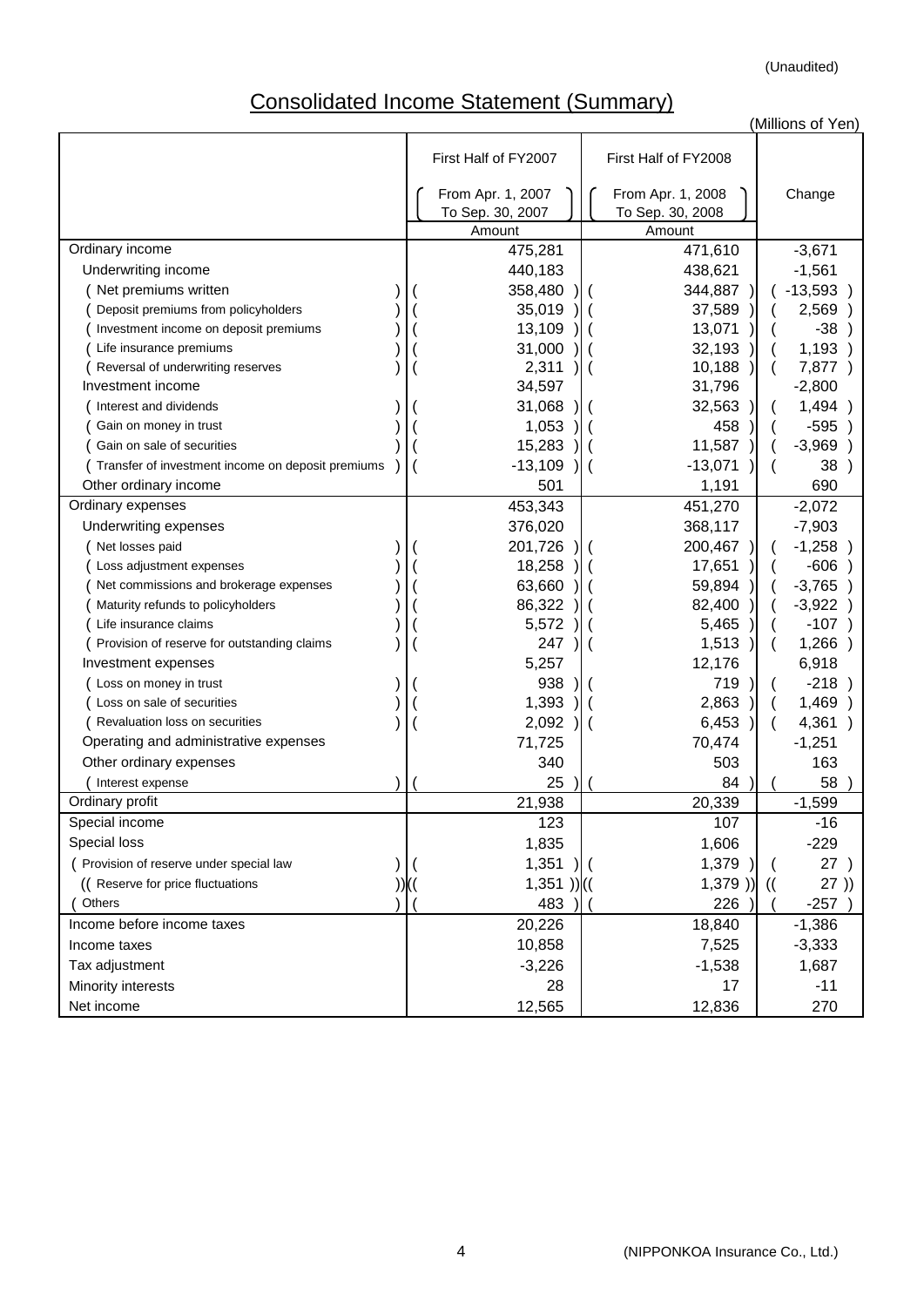(Millions of Yen)

|                      |         | First Half of FY2007  |            |                       | First Half of FY2008 |            |  |  |
|----------------------|---------|-----------------------|------------|-----------------------|----------------------|------------|--|--|
|                      |         | From April 1, 2007    |            |                       | From April 1, 2008   |            |  |  |
|                      |         | To September 30, 2007 |            | To September 30, 2008 |                      |            |  |  |
|                      | Amount  | Proportion            | % Increase | Amount                | Proportion           | % Increase |  |  |
|                      |         | %                     | %          |                       | %                    | %          |  |  |
| Fire & allied lines  | 60,618  | 16.1                  | $-3.7$     | 59,477                | 16.4                 | $-1.9$     |  |  |
| Marine               | 12,959  | 3.4                   | 11.6       | 12,053                | 3.3                  | $-7.0$     |  |  |
| Personal accident    | 30,700  | 8.1                   | $-3.6$     | 28,911                | 8.0                  | $-5.8$     |  |  |
| Voluntary automobile | 170,058 | 45.2                  | $-0.9$     | 167,656               | 46.2                 | $-1.4$     |  |  |
| CALI                 | 53,962  | 14.3                  | 0.2        | 45,707                | 12.6                 | $-15.3$    |  |  |
| Other                | 48,490  | 12.9                  | 4.2        | 49.027                | 13.5                 | 1.1        |  |  |
| Total                | 376,789 | 100.0                 | $-0.4$     | 362,833               | 100.0                | $-3.7$     |  |  |

### Direct Premiums Written by Line, Excluding Deposit Premiums of Savings-type Policies (Consolidated)

### Net Premiums Written by Line (Consolidated)

| (Millions of Yen)    |         |                       |            |         |                       |            |  |  |  |
|----------------------|---------|-----------------------|------------|---------|-----------------------|------------|--|--|--|
|                      |         | First Half of FY2007  |            |         | First Half of FY2008  |            |  |  |  |
|                      |         | From April 1, 2007    |            |         | From April 1, 2008    |            |  |  |  |
|                      |         | To September 30, 2007 |            |         | To September 30, 2008 |            |  |  |  |
|                      | Amount  | Proportion            | % Increase | Amount  | Proportion            | % Increase |  |  |  |
|                      |         | %                     | %          |         | %                     | $\%$       |  |  |  |
| Fire & allied lines  | 47,719  | 13.3                  | $-5.3$     | 46,442  | 13.5                  | $-2.7$     |  |  |  |
| Marine               | 11,167  | 3.1                   | 6.8        | 10,545  | 3.1                   | $-5.6$     |  |  |  |
| Personal accident    | 31,193  | 8.7                   | $-3.3$     | 29,090  | 8.4                   | $-6.7$     |  |  |  |
| Voluntary automobile | 169,967 | 47.4                  | $-1.1$     | 167,454 | 48.5                  | $-1.5$     |  |  |  |
| CALI                 | 52,314  | 14.6                  | $-1.8$     | 45,404  | 13.2                  | $-13.2$    |  |  |  |
| Other                | 46,119  | 12.9                  | 4.9        | 45,950  | 13.3                  | $-0.4$     |  |  |  |
| Total                | 358,480 | 100.0                 | $-1.0$     | 344,887 | 100.0                 | $-3.8$     |  |  |  |

## Net Losses Paid (Consolidated)

|                      |         |                       |               |         |                       | (Millions of Yen) |
|----------------------|---------|-----------------------|---------------|---------|-----------------------|-------------------|
|                      |         | First Half of FY2007  |               |         | First Half of FY2008  |                   |
|                      |         | From April 1, 2007    |               |         | From April 1, 2008    |                   |
|                      |         | To September 30, 2007 |               |         | To September 30, 2008 |                   |
|                      | Amount  | Proportion            | % Increase    | Amount  | Proportion            | % Increase        |
|                      |         | $\%$                  | $\frac{0}{0}$ |         | %                     | $\%$              |
| Fire & allied lines  | 20,364  | 10.1                  | $-18.7$       | 19,599  | 9.8                   | $-3.8$            |
| Marine               | 4,305   | 2.1                   | 10.8          | 3,321   | 1.7                   | $-22.8$           |
| Personal accident    | 14,837  | 7.4                   | 4.0           | 16,374  | 8.2                   | 10.4              |
| Voluntary automobile | 101,016 | 50.0                  | 1.8           | 99,247  | 49.4                  | $-1.8$            |
| CALI                 | 37,481  | 18.6                  | $-3.8$        | 37,546  | 18.7                  | 0.2               |
| Other                | 23,720  | 11.8                  | $-0.8$        | 24,378  | 12.2                  | 2.8               |
| Total                | 201,726 | 100.0                 | $-1.7$        | 200,467 | 100.0                 | $-0.6$            |

Notes:Figures in the above tables are before offsetting of internal transactions among segments.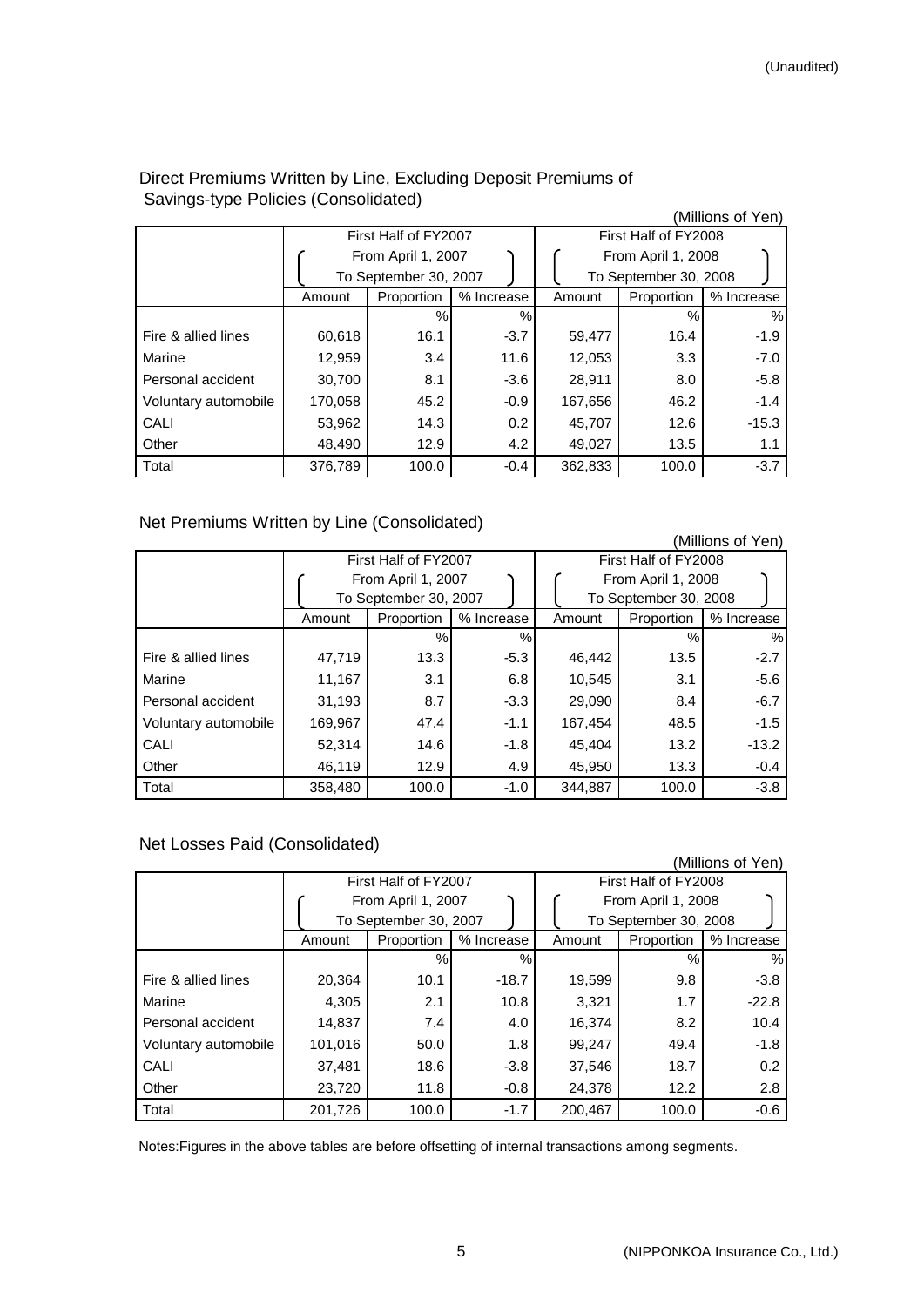### Securities (Consolidated)

| 1. Bonds classified as held-to-maturity securities whose fair value is readily determinable |  |  |
|---------------------------------------------------------------------------------------------|--|--|

|                               |         |                            |            |         |                                  | (Millions of Yen) |  |  |
|-------------------------------|---------|----------------------------|------------|---------|----------------------------------|-------------------|--|--|
|                               |         | End of First Half FY2008   |            |         | Previous Fiscal Year (Reference) |                   |  |  |
|                               |         | (As of September 30, 2008) |            |         | (As of March 31, 2008)           |                   |  |  |
|                               | Cost    | Fair Value                 | Difference | Cost    | Fair Value                       | Difference        |  |  |
| Public and<br>corporate bonds | 199,091 | 197,340                    | $-1,751$   | 178,283 | 174.426                          | $-3,856$          |  |  |
| Foreign securities            |         |                            |            |         |                                  |                   |  |  |
| Total                         | 199,091 | 197,340                    | $-1,751$   | 178,283 | 174,426                          | $-3,856$          |  |  |

2. Bonds classified as securities held for underwriting-reserve whose fair value is readily determinable

|                               |       |                            |            |                                  |                        | (Millions of Yen) |  |
|-------------------------------|-------|----------------------------|------------|----------------------------------|------------------------|-------------------|--|
|                               |       | End of First Half FY2008   |            | Previous Fiscal Year (Reference) |                        |                   |  |
|                               |       | (As of September 30, 2008) |            |                                  | (As of March 31, 2008) |                   |  |
|                               | Cost  | Fair Value                 | Difference | Cost                             | Fair Value             | Difference        |  |
| Public and<br>corporate bonds | 3,533 | 3,549                      | 15         | 1,523                            | 1,530                  | 6                 |  |
| Foreign securities            |       |                            |            |                                  |                        |                   |  |
| Total                         | 3,533 | 3,549                      | 15         | 1,523                            | 1,530                  | 6                 |  |

3. Securities classified as available-for-sale securities whose fair value is readily determinable

|                               |           |                            |                   |           |                                  | (Millions of Yen) |
|-------------------------------|-----------|----------------------------|-------------------|-----------|----------------------------------|-------------------|
|                               |           | End of First Half FY2008   |                   |           | Previous Fiscal Year (Reference) |                   |
|                               |           | (As of September 30, 2008) |                   |           | (As of March 31, 2008)           |                   |
|                               | Cost      | Fair Value                 | <b>Difference</b> | Cost      | Fair Value                       | <b>Difference</b> |
| Public and<br>corporate bonds | 1,054,788 | 1,060,688                  | 5,899             | 1,108,371 | 1,124,603                        | 16,231            |
| Domestic equities             | 360.714   | 703.584                    | 342.869           | 363.206   | 796,924                          | 433.718           |
| Foreign securities            | 376.371   | 361.826                    | $-14.545$         | 341.600   | 340.182                          | $-1,417$          |
| <b>Others</b>                 | 22,475    | 21,522                     | $-952$            | 29,169    | 26.898                           | $-2,271$          |
| Total                         | 1,814,350 | 2,147,622                  | 333,271           | 1,842,347 | 2,288,608                        | 446,260           |

Notes:

1. With respect to securities classified as available-for-sale securities whose fair value is readily determinable, the figures for cost are after write-down due to impairment. As to write-down of securities with fair-value due to impairment, the Company recognizes revaluation loss on all the securities whose fair value has declined by 30% or more of book value.

2. "Others" in the above table includes beneficiary right of loan receivables, which is classified as monetary receivables bought in the balance sheet.

#### 4. Principal securities not stated at fair value

|                                                           |                            | (Millions of Yen)                |
|-----------------------------------------------------------|----------------------------|----------------------------------|
|                                                           | End of First Half FY2008   | Previous Fiscal Year (Reference) |
|                                                           | (As of September 30, 2008) | (As of March 31, 2008)           |
| <b>Securities</b><br>classified as<br>lavailable-for-sale |                            |                                  |
| Public and<br>corporate bonds                             | 1,500                      | 2,000                            |
| Domestic equities                                         | 28,046                     | 20,498                           |
| Foreign securities                                        | 36,134                     | 37,053                           |
| <b>Others</b>                                             | 38,049                     | 44,105                           |

Notes: "Others" in the above table includes certificates of deposits classified as cash and bank deposits in the balance sheets.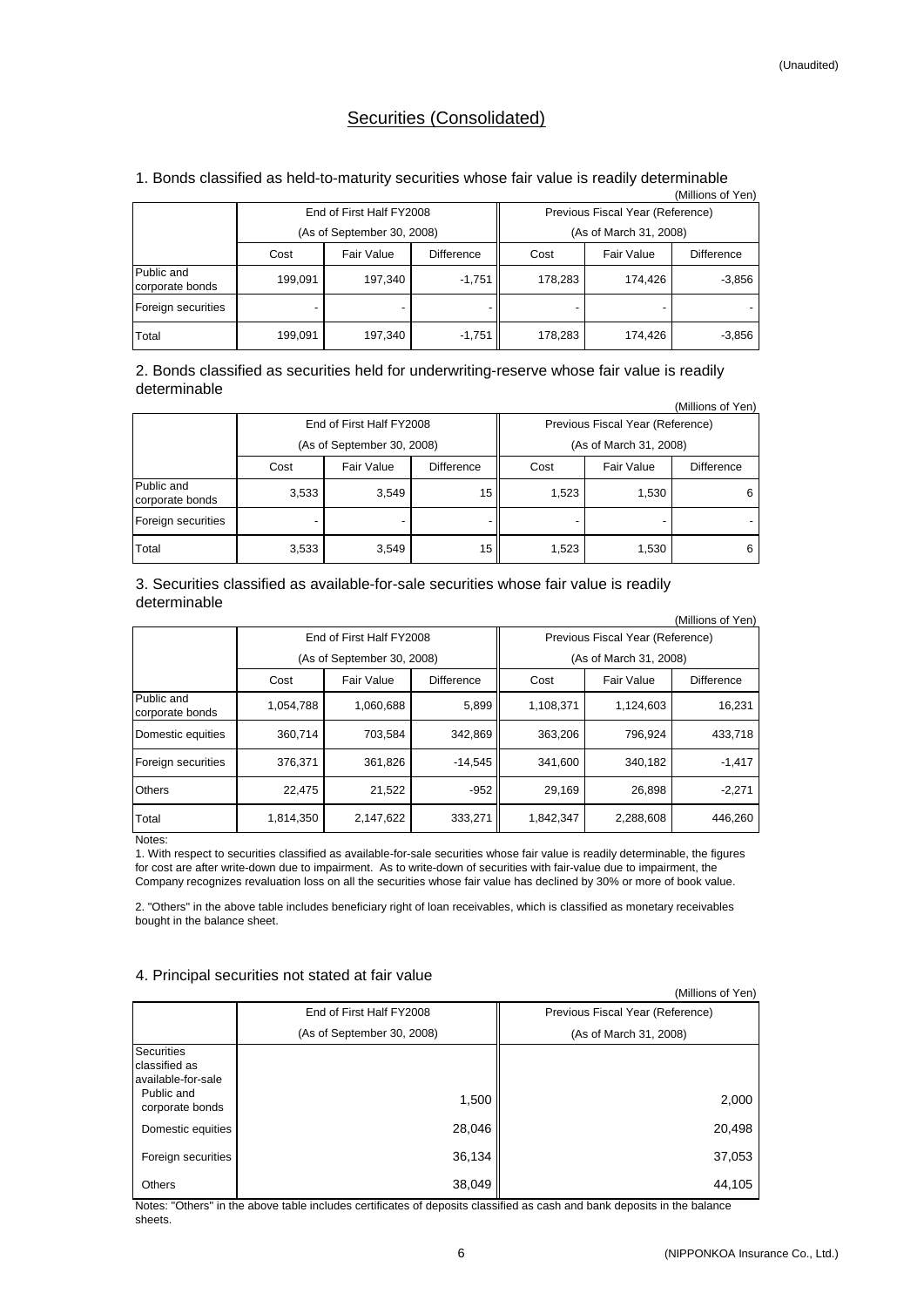# Money in Trust (Consolidated)

# 1. Money in trust classified as held-to-maturity: None

# 2. Money in trust classified as trading or available-for-sale

|                |        |                            |            |        |                                  | (Millions of Yen) |  |
|----------------|--------|----------------------------|------------|--------|----------------------------------|-------------------|--|
|                |        | End of First Half FY2008   |            |        | Previous Fiscal Year (Reference) |                   |  |
|                |        | (As of September 30, 2008) |            |        | (As of March 31, 2008)           |                   |  |
|                | Cost   | Fair Value                 | Difference | Cost   | <b>Fair Value</b>                | <b>Difference</b> |  |
| Money in Trust | 37,000 | 36,670                     | $-329$     | 37,000 | 37,087                           |                   |  |

Note: Besides those in the above table, there are money in trusts accounted at cost on the balance sheet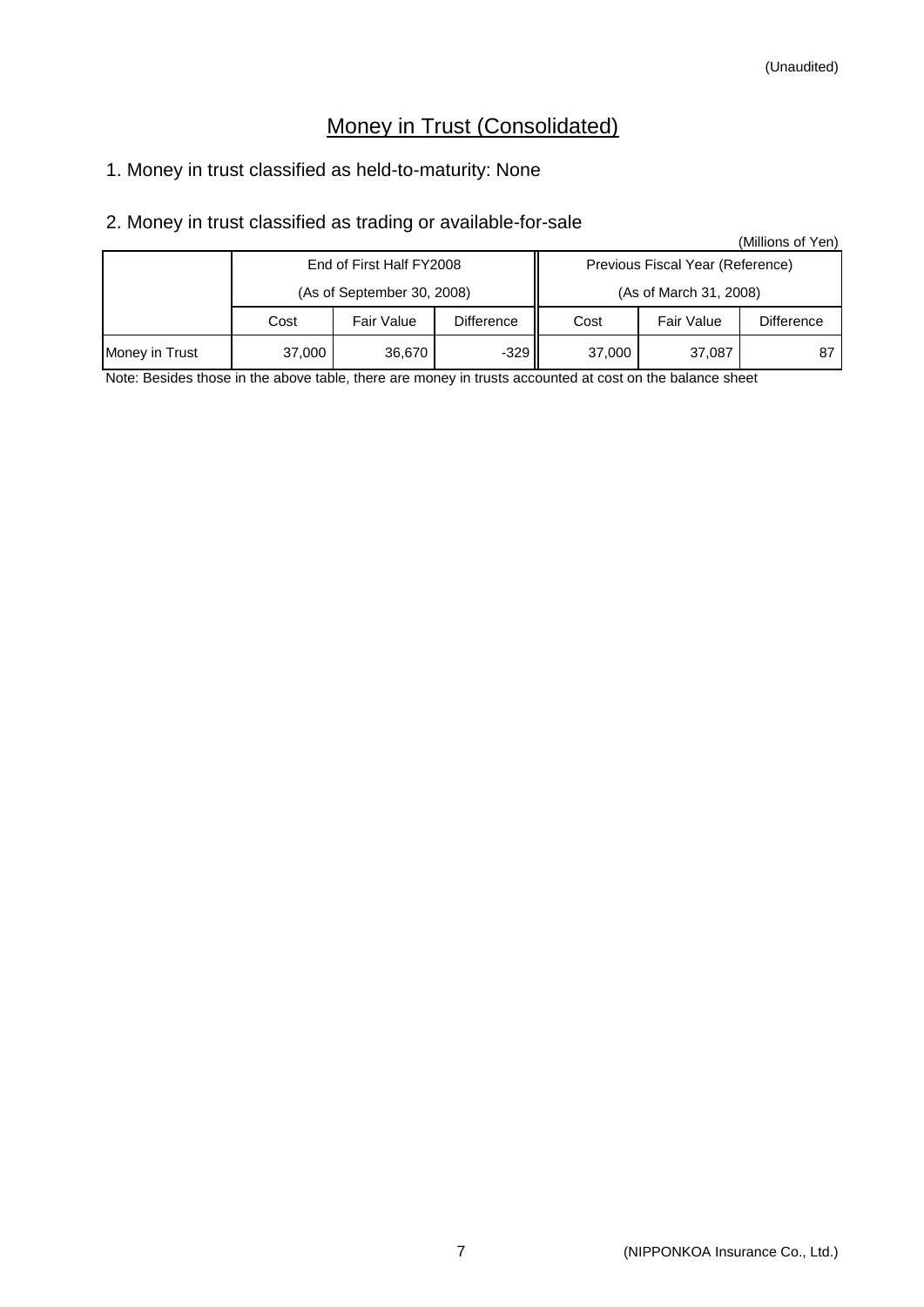# Derivatives (Consolidated)

|               |                          |                            |                            |                             |                                  |                        | (Millions of Yen)           |  |
|---------------|--------------------------|----------------------------|----------------------------|-----------------------------|----------------------------------|------------------------|-----------------------------|--|
|               |                          |                            | End of First Half FY2008   |                             | Previous Fiscal Year (Reference) |                        |                             |  |
|               | Transaction              |                            | (As of September 30, 2008) |                             |                                  | (As of March 31, 2008) |                             |  |
|               |                          | Contracted amount,<br>etc. | Fair value                 | Net unrealized<br>gain/loss | Contracted amount,<br>etc.       | Fair value             | Net unrealized<br>gain/loss |  |
| Currency      | Forward foreign exchange |                            |                            |                             |                                  |                        |                             |  |
|               | Short positions          | 19,117                     | 18,421                     | 696                         | 20,803                           | 20,394                 | 408                         |  |
|               | Long positions           |                            | ٠                          |                             | 315                              | 316                    | 0                           |  |
|               | Subtotal                 | $\overline{\phantom{a}}$   |                            | 696                         | $\overline{a}$                   |                        | 409                         |  |
| Interest rate | Swap                     | 20,000                     | 45                         | 45                          | 148,000                          | 29                     | 29                          |  |
| <b>Bonds</b>  | Bond OTC options         |                            |                            |                             |                                  |                        |                             |  |
|               | Short positions          | 1,555                      |                            |                             |                                  |                        |                             |  |
|               |                          | 4)                         | $\mathbf{1}$               | $\overline{2}$              |                                  |                        |                             |  |
| Others        | Weather derivatives      |                            |                            |                             |                                  |                        |                             |  |
|               | Short positions          | 5                          |                            |                             |                                  |                        |                             |  |
|               |                          | (0)                        | $\mathbf 0$                | $\mathsf 0$                 |                                  |                        |                             |  |
|               | Credit derivatives       |                            |                            |                             |                                  |                        |                             |  |
|               | Short positions          | 19,000                     | $-88$                      | $-88$                       | 13,000                           | $-26$                  | $-26$                       |  |
|               | Subtotal                 | $\overline{\phantom{a}}$   |                            | $-87$                       | ٠                                |                        | $-26$                       |  |
|               | Total                    |                            |                            | 656                         |                                  |                        | 411                         |  |

Notes:

1. Figures in the above table do not include derivative transactions which qualify for hedge accounting.

2. Figures in the brackets under the column "Contracted amount, etc." are option premiums.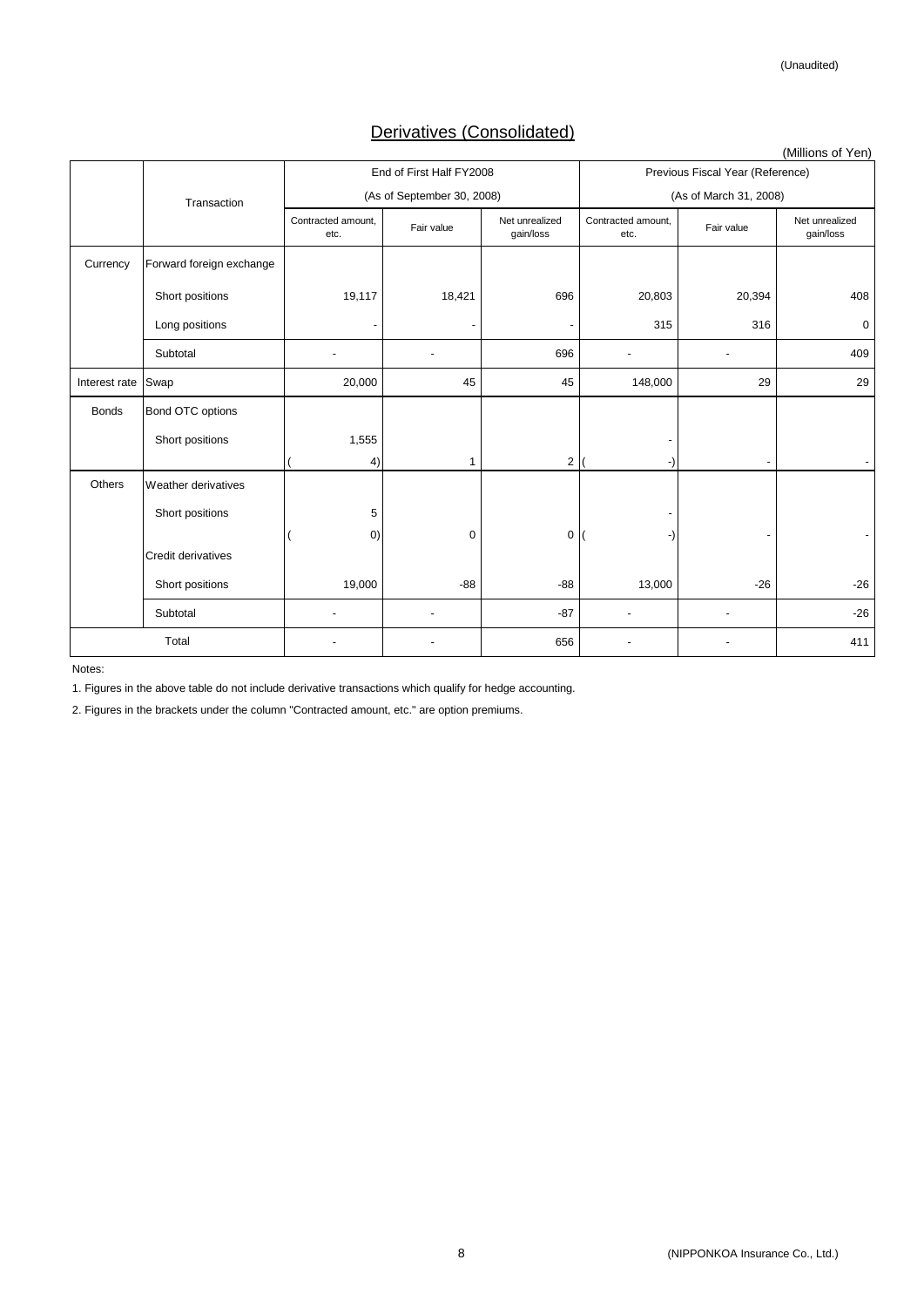# Nonconsolidated Interim Balance Sheet (Summary)

|                                                      |                            | (Millions of Yen)                                       |
|------------------------------------------------------|----------------------------|---------------------------------------------------------|
|                                                      | This Quarter End           | <b>Previous Fiscal Year</b><br>Summarized Balance Sheet |
|                                                      | (As of September 30, 2008) | (As of March 31, 2008)                                  |
|                                                      | Amount                     | Amount                                                  |
| Assets                                               |                            |                                                         |
| Cash and deposits                                    | 86,468                     | 84,335                                                  |
| Call Ioans                                           | 25,000                     | 46,000                                                  |
| Receivables under resale agreement                   | 16,972                     | 5,997                                                   |
| Monetary receivables bought                          | 14,983                     | 23,983                                                  |
| Money in trust                                       | 44,256                     | 45,574                                                  |
| Investments in securities                            | 2,153,838                  | 2,279,681                                               |
| Loans                                                | 219,084                    | 214,837                                                 |
| Tangible fixed assets                                | 127,770                    | 129,555                                                 |
| Intangible fixed assets                              | 1,199                      | 1,203                                                   |
| Other assets                                         | 146,750                    | 155,481                                                 |
| Deferred tax assets                                  | 40,026                     |                                                         |
| Reserve for doubtful accounts                        | $-1,998$                   | $-2,269$                                                |
| Reserve for investment loss                          | $-11,554$                  | $-10,156$                                               |
| <b>Total assets</b>                                  | 2,862,798                  | 2,974,225                                               |
| Liabilities                                          |                            |                                                         |
| Underwriting fund                                    | 2,275,132                  | 2,307,493                                               |
| Reserve for outstanding claims                       | 285,984)                   | 284,711)                                                |
| Underwriting reserves                                | $1,989,148$ )              | 2,022,782)                                              |
| <b>Other liabilities</b>                             | 66,483                     | 65,091                                                  |
| Reserve for retirement benefits                      | 21,776                     | 36,189                                                  |
| Reserve for bonuses                                  | 5,727                      | 5,707                                                   |
| Reserve for bonuses to directors                     |                            | 3                                                       |
| Reserve under special law                            | 22,003                     | 20,660                                                  |
| Reserve for price fluctuations                       | $22,003$ )                 | 20,660)                                                 |
| Deferred tax liabilities                             |                            | 1,948                                                   |
| <b>Total liabilities</b>                             | 2,391,123                  | 2,437,094                                               |
| <b>Net Assets</b>                                    |                            |                                                         |
| Shareholders' equity                                 |                            |                                                         |
| Share capital                                        | 91,249                     | 91,249                                                  |
| Capital surplus                                      | 46,702                     | 46,702                                                  |
| Retained earnings                                    | 170,926                    | 163,981                                                 |
| Treasury stock                                       | $-51,492$                  | $-51,592$                                               |
| Total shareholders' equity                           | 257,385                    | 250,340                                                 |
| Valuation and translation adjustments                |                            |                                                         |
| Net unrealized gain on available-for-sale securities | 212,970                    | 284,592                                                 |
| Deferred gains from hedging transactions             | 1,024                      | 1,790                                                   |
| Total valuation and translation adjustments          | 213,995                    | 286,382                                                 |
| Subscription rights to shares                        | 294                        | 408                                                     |
| Total net assets                                     | 471,674                    | 537,131                                                 |
| Total liabilities and net assets                     | 2,862,798                  | 2,974,225                                               |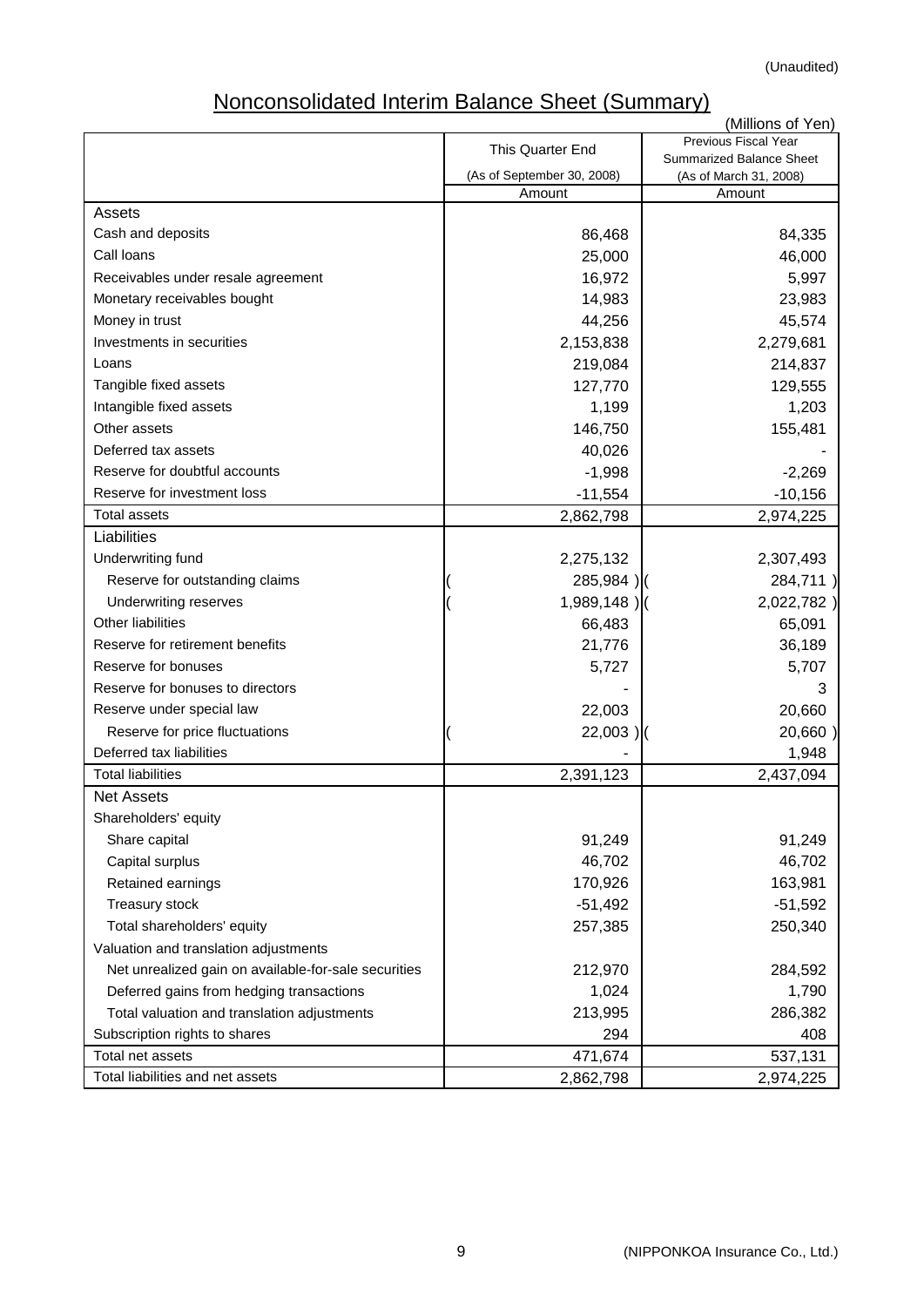# Nonconsolidated Income Statement (Summary)

|                                             |                                                |                      |                                                    |                                  | (Millions of Yen)                  |
|---------------------------------------------|------------------------------------------------|----------------------|----------------------------------------------------|----------------------------------|------------------------------------|
|                                             |                                                | First Half of FY2007 | First Half of FY2008                               | Change                           |                                    |
|                                             |                                                | From Apr. 1, 2007)   | From Apr. 1, 2008                                  |                                  |                                    |
|                                             |                                                | To Sep. 30, 2007     | To Sep. 30, 2008                                   |                                  |                                    |
|                                             |                                                | Amount               | Amount                                             | Amount Increase                  | %Increase                          |
|                                             |                                                |                      |                                                    |                                  | $\%$                               |
|                                             | Underwriting income                            | 425,023              | 423,491                                            | $-1,532$                         | $-0.4$                             |
|                                             | (Net premiums written                          | 352,736              | 339,188                                            | $-13,547$                        | $-3.8$ )                           |
|                                             | Deposit premiums from policyholders )          | 35,019               | 37,589                                             | 2,569                            | 7.3                                |
|                                             | ( Reversal of underwriting reserves            | 24,066               | 33,633                                             | 9,566                            | 39.8<br>$\lambda$                  |
|                                             | Underwriting expenses                          | 364,407              | 355,914                                            | $-8,493$                         | $-2.3$                             |
|                                             | Net losses paid                                | 198,870              | 197,654                                            | $-1,215$                         | $-0.6$ )                           |
|                                             | Loss adjustment expenses                       | 17,897               | 17,243                                             | $-653$                           | $-3.6$ )                           |
|                                             | Net commissions and brokerage<br>expenses      | 60,905               | 56,981                                             | $-3,924$                         | $-6.4$ )                           |
|                                             | Maturity refunds to policyholders              | 86,322               | 82,400                                             | $-3,922$                         | $-4.5$ )                           |
| Section of Ordinary Profit and Loss         | Provision of reserve for outstanding<br>claims | 247                  | 1,272                                              | 1,024                            | 413.3)<br>$\overline{\mathcal{H}}$ |
|                                             | Investment income                              | 31,124               | 27,276                                             | $-3,847$                         | $-12.4$                            |
|                                             | (Interest and dividends                        | 28,015               | 28,976                                             | 960                              | 3.4<br>$\overline{\phantom{0}}$    |
|                                             | ( Gain on sale of securities                   | 15,172               | 10,985                                             | $-4,187$                         | $-27.6$                            |
|                                             | Investment expenses                            | 6,233                | 13,545                                             | 7,312                            | 117.3                              |
|                                             | ( Loss on sale of securities                   | 1,393                | 2,863                                              | 1,469                            | 105.5                              |
|                                             | Revaluation loss on securities                 | 2,081                | 6,427                                              | 4,346                            | 208.8<br>$\sqrt{2}$                |
|                                             | Loss for derivative financial<br>instruments   | 627                  | 1,366                                              | 739                              | 117.9                              |
|                                             | Provision of reserve for investment<br>loss    | 987                  | 1,398<br>$\overline{\phantom{a}}$<br>$\mathcal{L}$ | 411<br>$\left($<br>$\mathcal{L}$ | 41.6 )<br>$\sqrt{2}$               |
|                                             | Operating and administrative<br>expenses       | 64,211               | 62,199                                             | $-2,012$                         | $-3.1$                             |
|                                             | Net Other ordinary income                      | 383                  | 996                                                | 612                              | 160.0                              |
|                                             | <b>Ordinary Profit</b>                         | 21,678               | 20,104                                             | $-1,573$                         | $-7.3$                             |
|                                             | Special income                                 | 123                  | 107                                                | $-16$                            | $-13.3$                            |
| Section of<br>Special<br>Profit and<br>Loss | Special loss                                   | 1,799                | 1,555                                              | $-243$                           | $-13.5$                            |
|                                             | <b>Special Profit</b>                          | $-1,675$             | $-1,448$                                           | 226                              |                                    |
|                                             | Income before income taxes                     | 20,002               | 18,655                                             | $-1,347$                         | $-6.7$                             |
| Income taxes                                |                                                | 10,663               | 6,870                                              | $-3,793$                         | $-35.6$                            |
|                                             | Tax adjustment                                 | $-2,560$             | $-934$                                             | 1,625                            |                                    |
| Net Income                                  |                                                | 11,899               | 12,719                                             | 820                              | 6.9                                |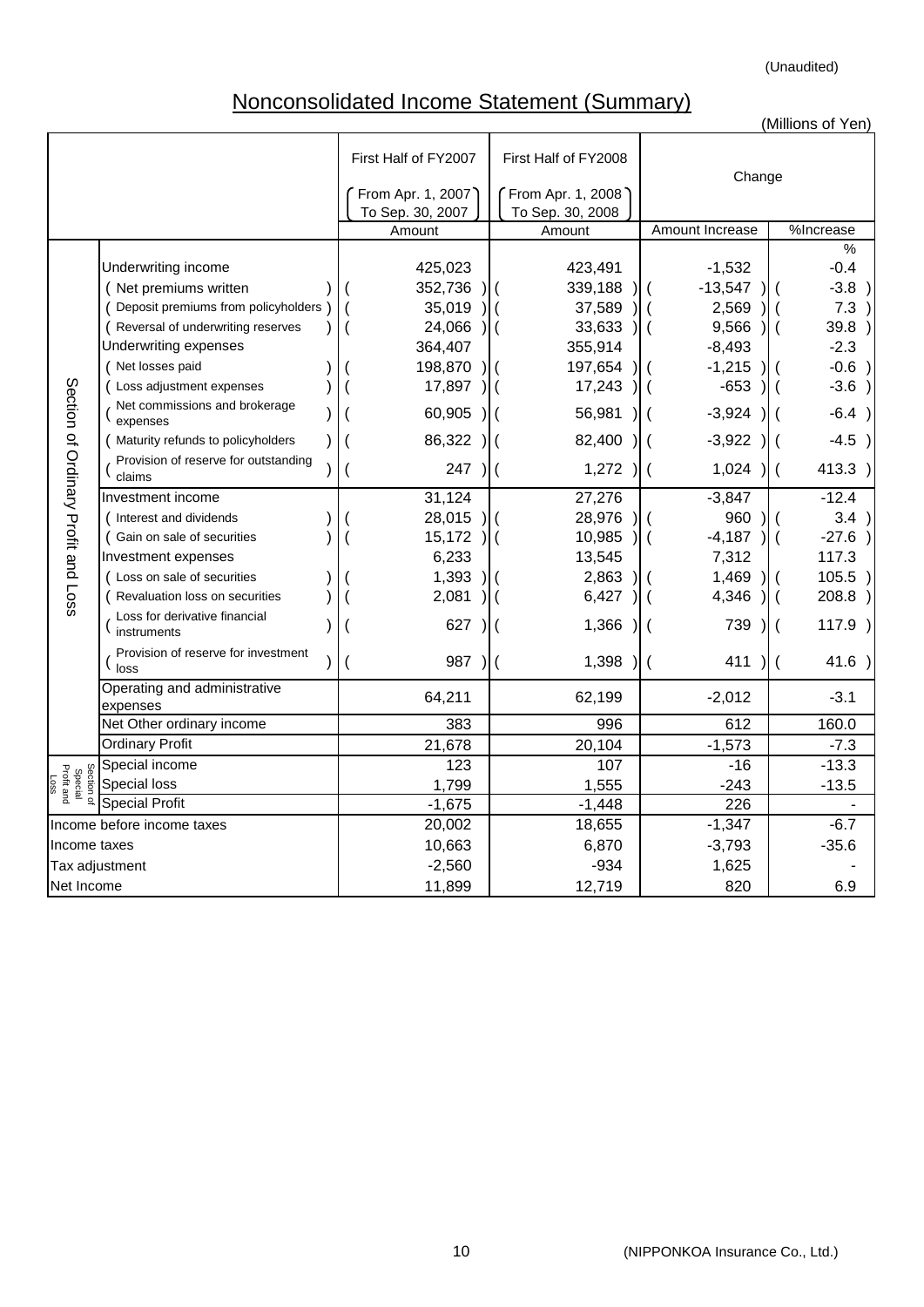# Direct Premiums Written by Line, Excluding Deposit Premiums of Savings-type Policies (Nonconsolidated)

| $\frac{1}{2}$ , $\frac{1}{2}$ , $\frac{1}{2}$ , $\frac{1}{2}$ , $\frac{1}{2}$ , $\frac{1}{2}$ , $\frac{1}{2}$ , $\frac{1}{2}$ , $\frac{1}{2}$ , $\frac{1}{2}$ |         |                       |            |         |                       | (Millions of Yen) |
|---------------------------------------------------------------------------------------------------------------------------------------------------------------|---------|-----------------------|------------|---------|-----------------------|-------------------|
|                                                                                                                                                               |         | First Half of FY2007  |            |         | First Half of FY2008  |                   |
|                                                                                                                                                               |         | From April 1, 2007    |            |         | From April 1, 2008    |                   |
|                                                                                                                                                               |         | To September 30, 2007 |            |         | To September 30, 2008 |                   |
|                                                                                                                                                               | Amount  | Proportion            | % Increase | Amount  | Proportion            | % Increase        |
|                                                                                                                                                               |         | $\frac{0}{0}$         | %          |         | $\%$                  | $\%$              |
| Fire & allied lines                                                                                                                                           | 59,122  | 16.1                  | $-4.3$     | 58,144  | 16.4                  | $-1.7$            |
| Marine                                                                                                                                                        | 10,293  | 2.8                   | $-1.1$     | 9,852   | 2.8                   | $-4.3$            |
| Personal accident                                                                                                                                             | 30,607  | 8.3                   | $-3.6$     | 28,817  | 8.1                   | $-5.8$            |
| Voluntary automobile                                                                                                                                          | 166,486 | 45.1                  | $-1.0$     | 163,703 | 46.2                  | $-1.7$            |
| CALI                                                                                                                                                          | 53,962  | 14.7                  | 0.2        | 45,707  | 12.9                  | $-15.3$           |
| Other                                                                                                                                                         | 47,691  | 13.0                  | 3.6        | 48,315  | 13.6                  | 1.3               |
| Total                                                                                                                                                         | 368,163 | 100.0                 | $-1.0$     | 354,539 | 100.0                 | $-3.7$            |

Net Premiums Written by Line (Nonconsolidated)

|                      |         |                       |            |                                             |            | (Millions of Yen) |  |
|----------------------|---------|-----------------------|------------|---------------------------------------------|------------|-------------------|--|
|                      |         | First Half of FY2007  |            | First Half of FY2008                        |            |                   |  |
|                      |         | From April 1, 2007    |            | From April 1, 2008<br>To September 30, 2008 |            |                   |  |
|                      |         | To September 30, 2007 |            |                                             |            |                   |  |
|                      | Amount  | Proportion            | % Increase | Amount                                      | Proportion | % Increase        |  |
|                      |         | $\%$                  | %          |                                             | ℅          | %                 |  |
| Fire & allied lines  | 47,455  | 13.5                  | $-5.4$     | 46,302                                      | 13.7       | $-2.4$            |  |
| Marine               | 9,624   | 2.7                   | $-0.5$     | 9,274                                       | 2.7        | $-3.6$            |  |
| Personal accident    | 31,137  | 8.8                   | $-3.4$     | 29,031                                      | 8.6        | $-6.8$            |  |
| Voluntary automobile | 166,439 | 47.2                  | $-1.2$     | 163,546                                     | 48.1       | $-1.7$            |  |
| CALI                 | 52,219  | 14.8                  | $-1.8$     | 45,314                                      | 13.4       | $-13.2$           |  |
| Other                | 45,859  | 13.0                  | 4.6        | 45,719                                      | 13.5       | $-0.3$            |  |
| Total                | 352,736 | 100.0                 | $-1.3$     | 339,188                                     | 100.0      | $-3.8$            |  |

# Net Losses Paid (Nonconsolidated)

|                      |                                                                     |               |               |                                                                     |               | (Millions of Yen) |
|----------------------|---------------------------------------------------------------------|---------------|---------------|---------------------------------------------------------------------|---------------|-------------------|
|                      | First Half of FY2007<br>From April 1, 2007<br>To September 30, 2007 |               |               | First Half of FY2008<br>From April 1, 2008<br>To September 30, 2008 |               |                   |
|                      | Amount                                                              | % Change      | Loss Ratio    | Amount                                                              | % Change      | Loss Ratio        |
|                      |                                                                     | $\frac{0}{0}$ | $\frac{0}{0}$ |                                                                     | $\frac{0}{0}$ | %                 |
| Fire & allied lines  | 20,257                                                              | $-19.2$       | 46.3          | 16,478                                                              | $-3.8$        | 45.3              |
| Marine               | 3,978                                                               | 10.3          | 42.5          | 3,273                                                               | $-17.7$       | 36.4              |
| Personal accident    | 14,806                                                              | 3.9           | 52.0          | 16,355                                                              | 10.5          | 61.4              |
| Voluntary automobile | 98,854                                                              | 1.6           | 65.0          | 96,886                                                              | $-2.0$        | 64.7              |
| CALI                 | 37,401                                                              | $-3.9$        | 77.0          | 37,462                                                              | 0.2           | 88.7              |
| Other                | 23,571                                                              | $-1.0$        | 56.9          | 24,199                                                              | 2.7           | 58.5              |
| Total                | 198,870                                                             | $-2.0$        | 61.5          | 197,654                                                             | $-0.6$        | 63.4              |